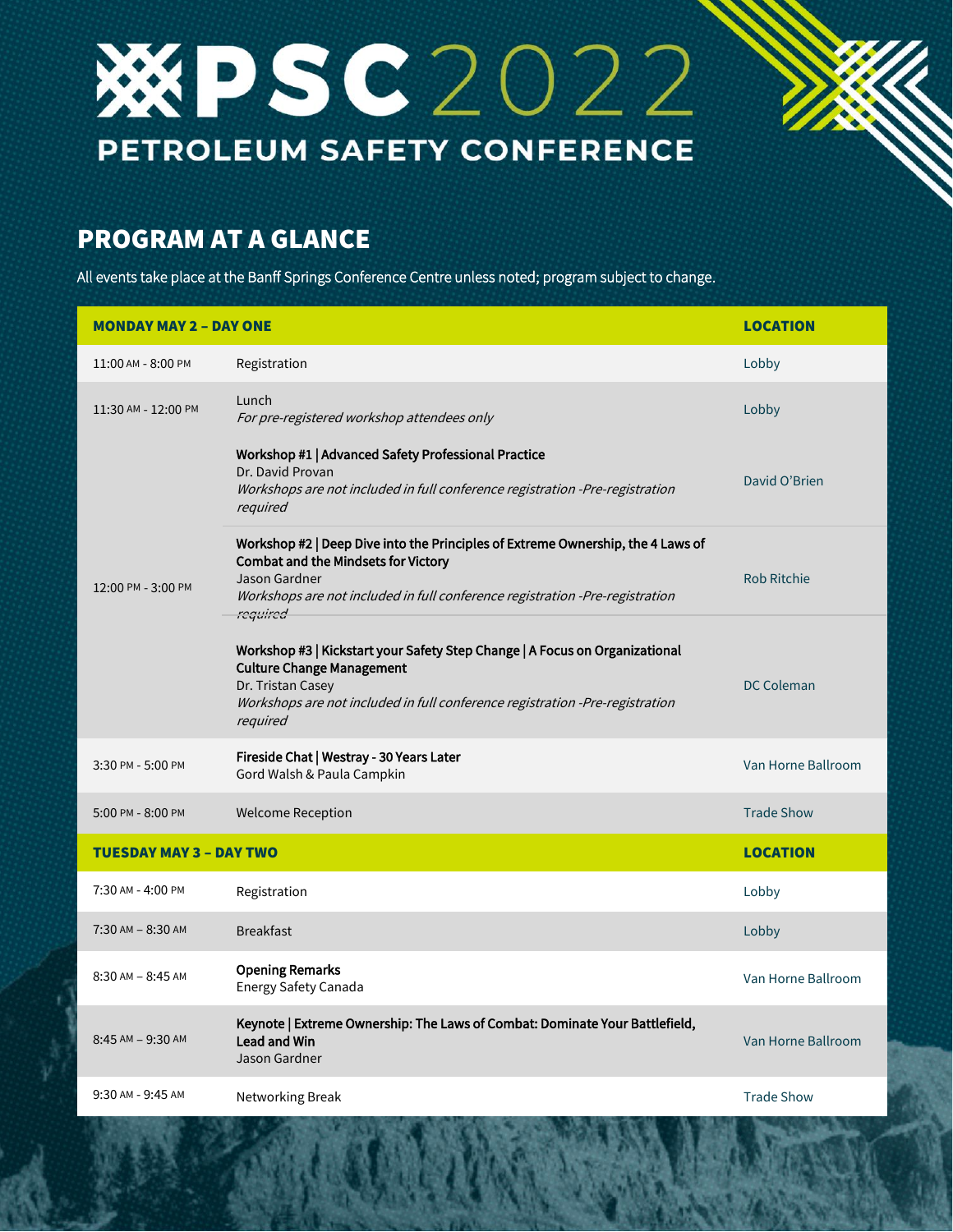## **WESC2022** PETROLEUM SAFETY CONFERENCE

| $9:45$ AM $-10:30$ AM   | Time for Canada to Catch Up: Managing Chemical Workplace Injuries<br>David Wootten                                 | Theatre                      |
|-------------------------|--------------------------------------------------------------------------------------------------------------------|------------------------------|
|                         | The North - A Regulator's Perspective<br>Brian Heppelle & Mike Martin                                              | <b>DC Coleman</b>            |
|                         | Regulators Forum   AB, SK, BC   Part 1<br>Budd Phillips, Lisa Chen & Bryan Lloyd<br>Moderator: Loretta Bouwmeester | Van Horne Ballroom           |
| 10:30 AM - 10:45 AM     | Networking Break                                                                                                   | <b>Trade Show</b>            |
| $10:45$ AM $- 11:30$ AM | Keeping Workers Safe   The First 90 Days<br>Larry Pearlman                                                         | Theatre                      |
|                         | Learning from PSIs   Panel<br>David Keyes & Norman Ritchie<br>Moderator: Robert Waterhouse                         | <b>DC Coleman</b>            |
|                         | Regulators Forum   AB, SK, BC   Part 2<br>Budd Phillips, Lisa Chen & Bryan Lloyd<br>Moderator: Loretta Bouwmeester | Van Horne Ballroom           |
| 11:30 AM - 11:45 AM     | Networking Break                                                                                                   | <b>Trade Show</b>            |
| 11:45 AM - 12:30 PM     | Keynote   Productivity in Stressful Times<br><b>Chris Bailey</b>                                                   | Van Horne Ballroom           |
| 12:30 PM - 2:15 PM      | Lunch                                                                                                              | <b>Trade Show</b>            |
| 2:15 PM - 3:00 PM       | Keynote   Communicating with Influence<br><b>Gregor Jeffrey</b>                                                    | Van Horne Ballroom           |
| 3:00 PM - 3:45 PM       | Keynote   The Importance of Discovering Your Personal<br>Leadership Philosophy<br>Dr. Johanna Pagonis              | Van Horne Ballroom           |
| 3:45 PM - 4:15 PM       | <b>Networking Break</b>                                                                                            | <b>Trade Show</b>            |
| 4:15 PM - 5:00 PM       | Keynote   Everything for the Game: Rising Above<br>Ryan Straschnitzki                                              | Van Horne Ballroom           |
| 7:00 PM - 9:00 PM       | <b>Tuesday Social</b><br>Ticket required                                                                           | Waldhaus Pub &<br>Biergarten |